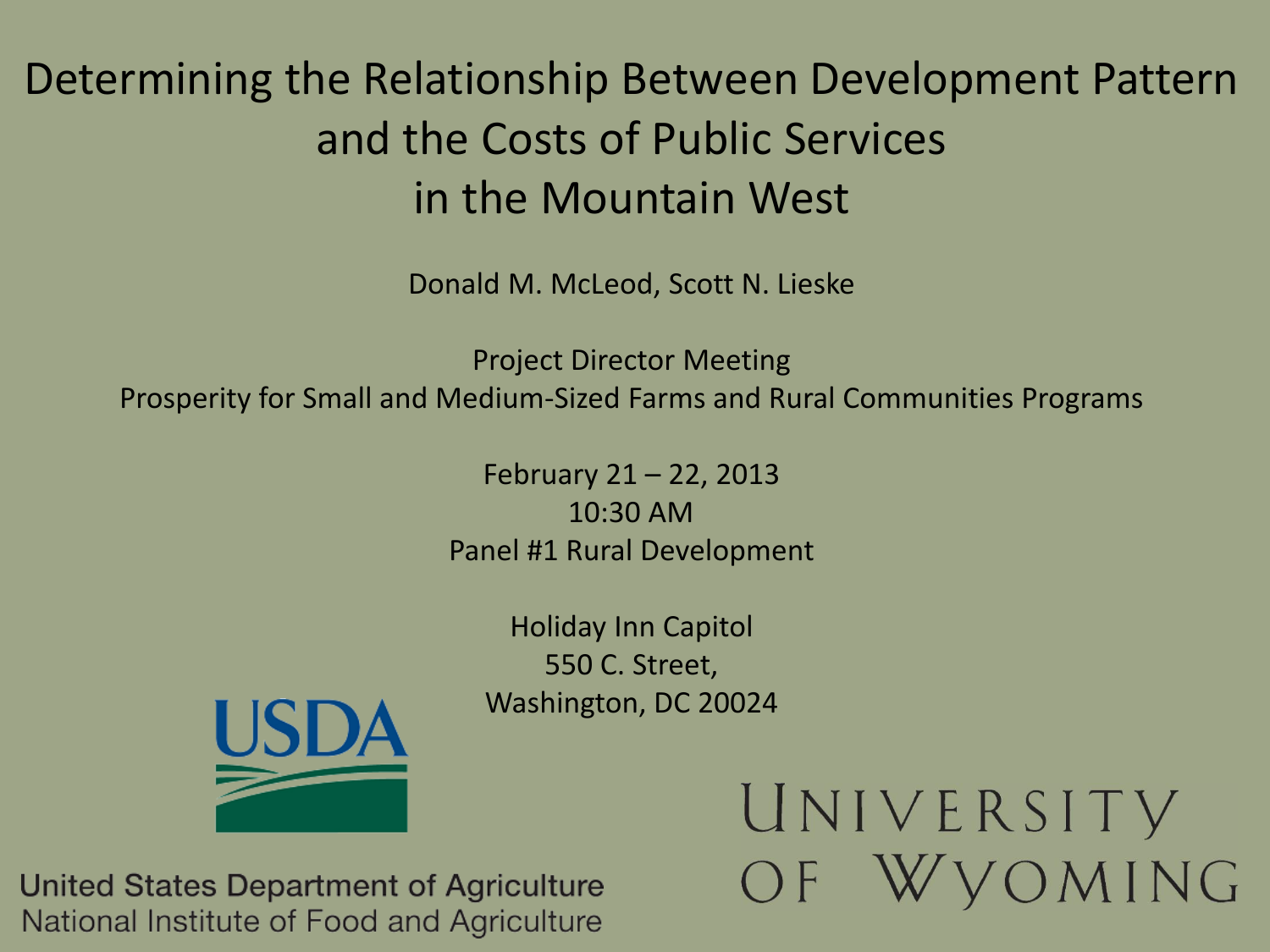## **Today's Agenda**

- **Rationale and Objectives**
- **Prior Research**
- **Data for historical land-use modeling**
- **The state of data for econometric modeling**
- **Outcomes**
- **Timeline for finishing/Next Steps**

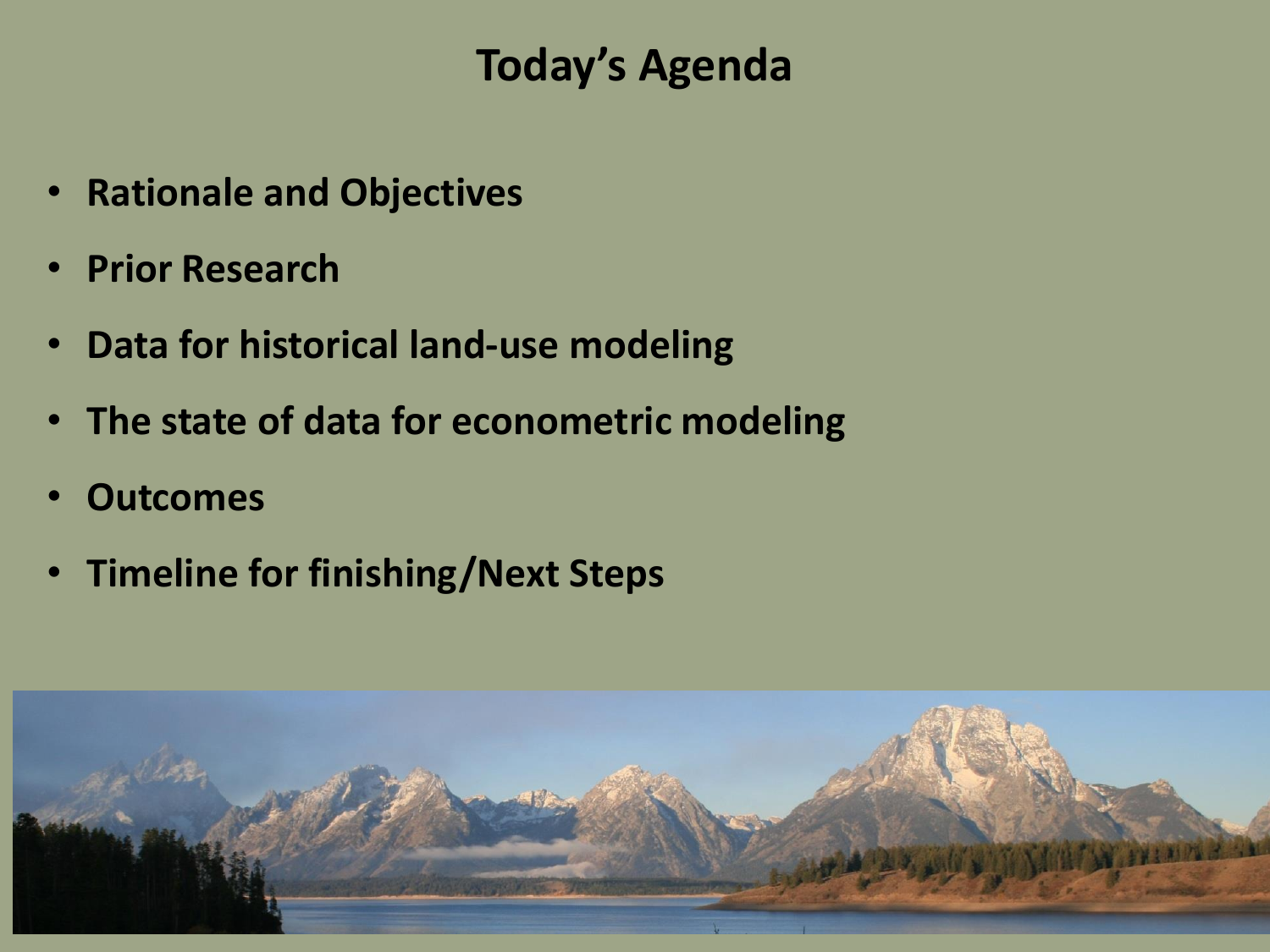# **Rationale**

### **USDA Goals:**

Priority in U.S. Agriculture 6. Agriculture Economics and Rural Communities (AE&RC)

### **The Situation:**

Most local governments do not know the cost of development decisions and do not know if their land use plan is fiscally sustainable .

### **Rationale:**

Economic efficiencies may improve if governments can be made aware of the relationship between the built environment and costs of service provision.

Rural Communities benefit from Agriculture; protecting agricultural lands secures agriculture and associated environmental amenities and in turn supports economic robustness of rural communities

### **Research Opportunities:**

Protect Agricultural Lands by Indicating Fiscally Efficient (and inefficient) areas for development

Evaluation of development with regard to environmental attributes.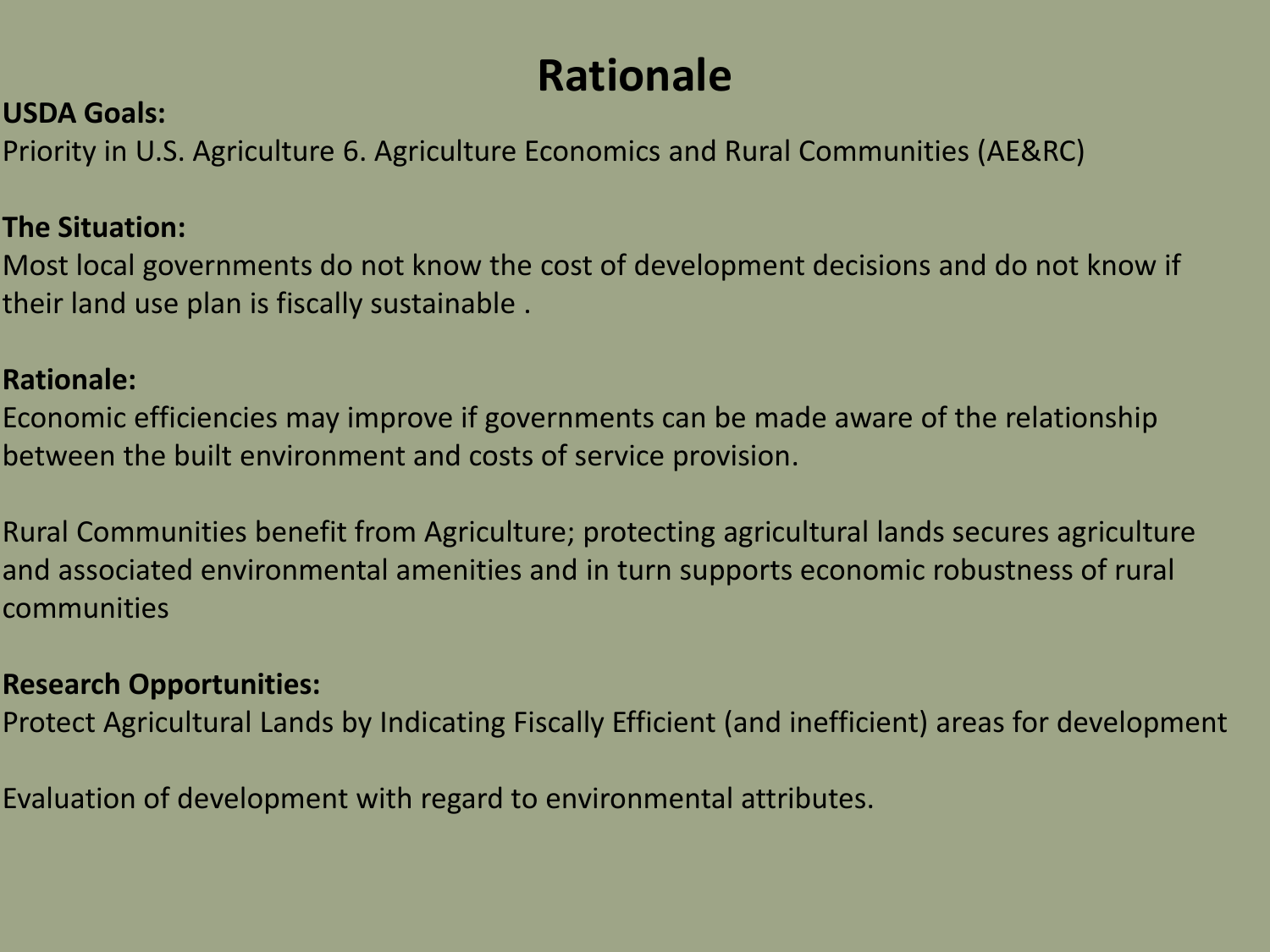# **Objectives**

1. To examine data in Colorado, Montana and Wyoming in order to determine which county datasets contain the necessary attributes for spatially explicit fiscal modeling of local government services.

2. To examine local government time series expenditure data and associated time series level of service measures in Colorado, Montana and Wyoming for county government services that may have a spatial component to the cost of service provision.

3. To investigate the availability of spatially attributed panel data that capture environmental characteristics (e.g. prime agricultural lands, big game species habitat, wildland urban interface).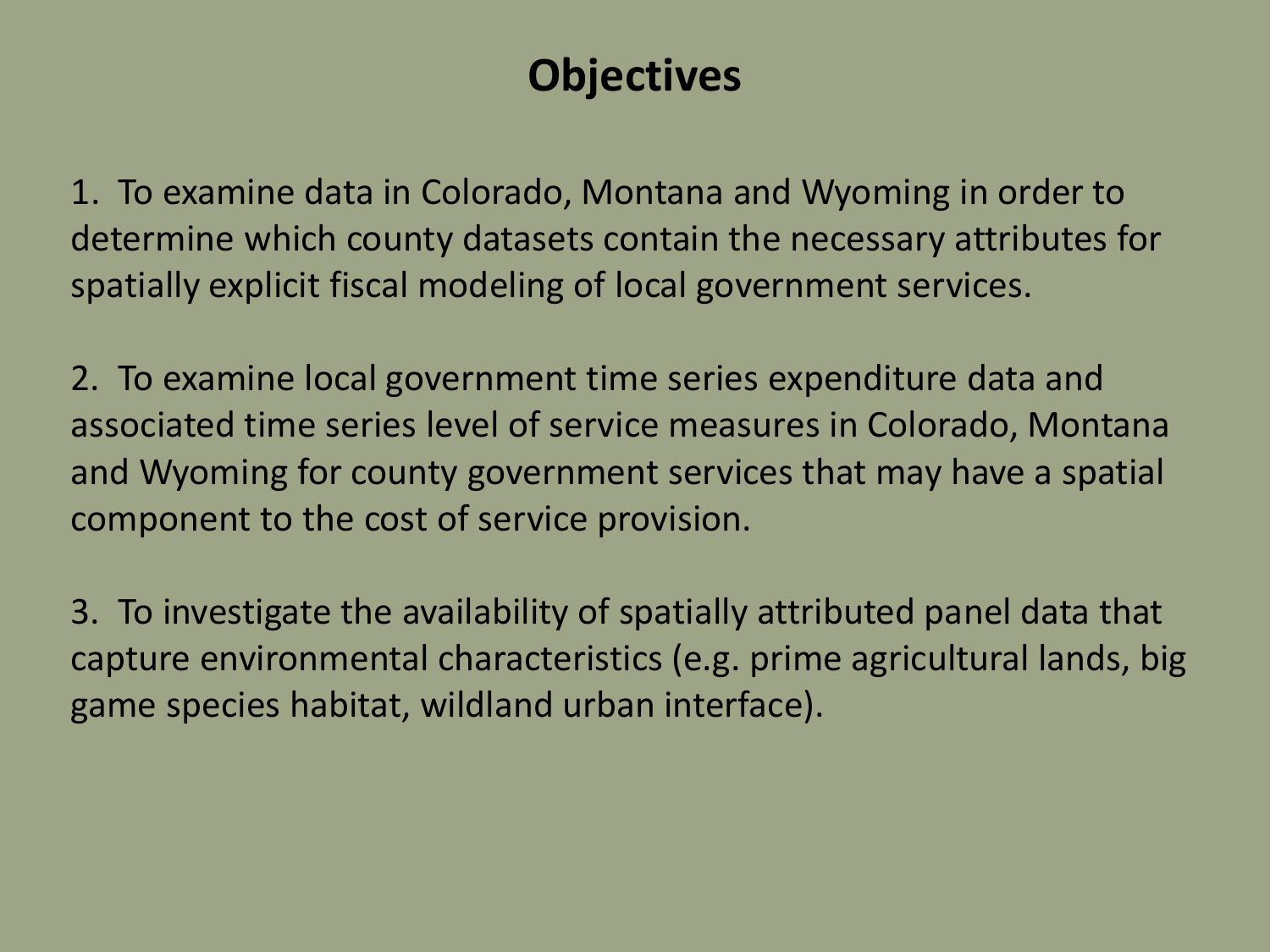## **Prior/Current Research**





Lieske S.N., McLeod D.M., Coupal R. and Srivastava S. 2012. 'Determining the relationship between urban form and the costs of public services.' *Environment and Planning B* 39(1).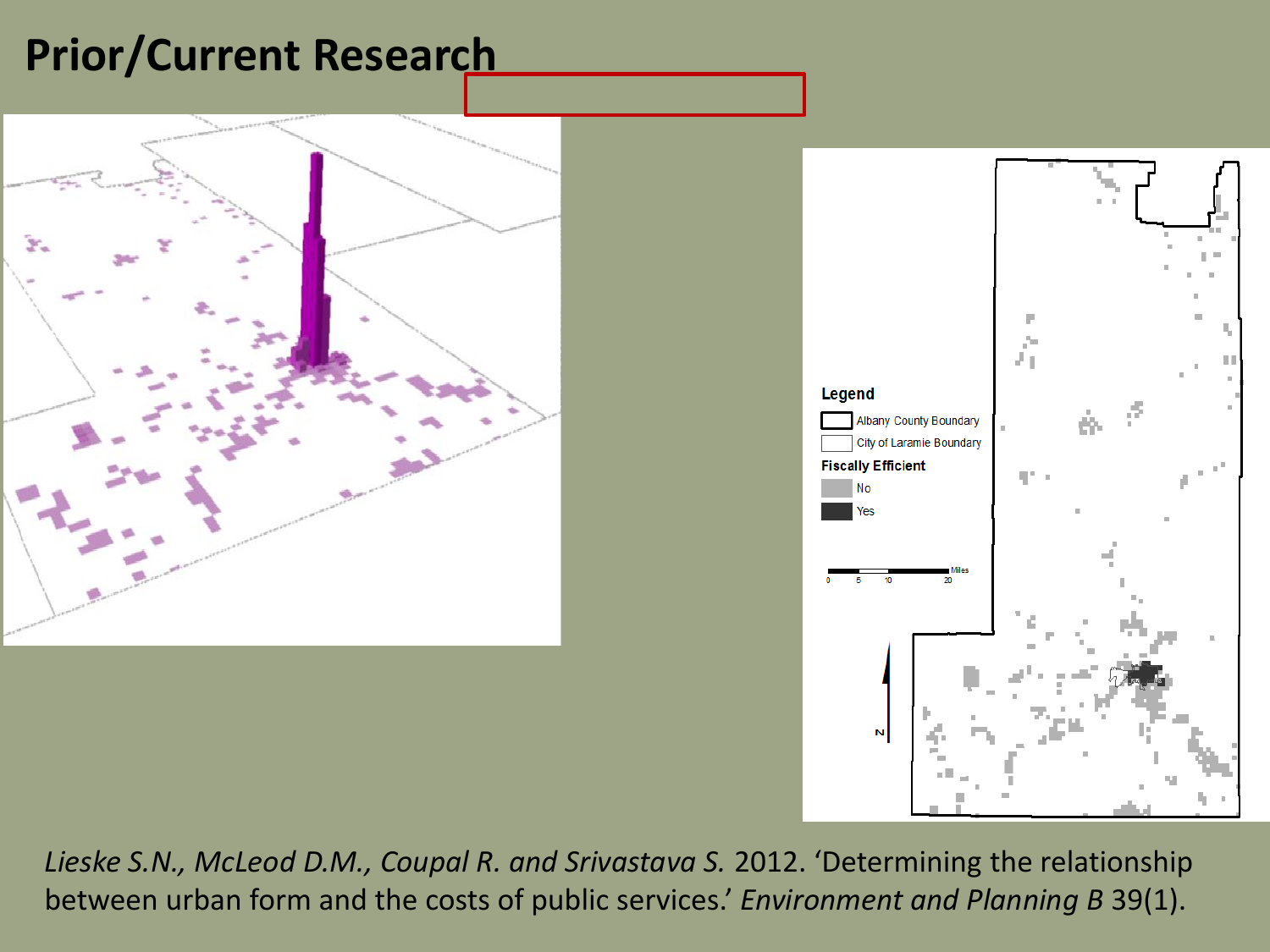# Objective 1: Data for historical land-use modeling

- 1. Parcel boundaries (GIS layer)
- 2. Parcel ID number (attribute)
- 3. Land-use designation (often tax code classification)(attribute)
- 4. Year of construction (attribute)
- 5. Building Value; the assessed valuation of structures in dollars (attribute)
- 6. Land Value; the assessed valuation of land in dollars (attribute)
- 7. Assessed valuation (attribute)
- 8. Tax District (GIS layer or attribute)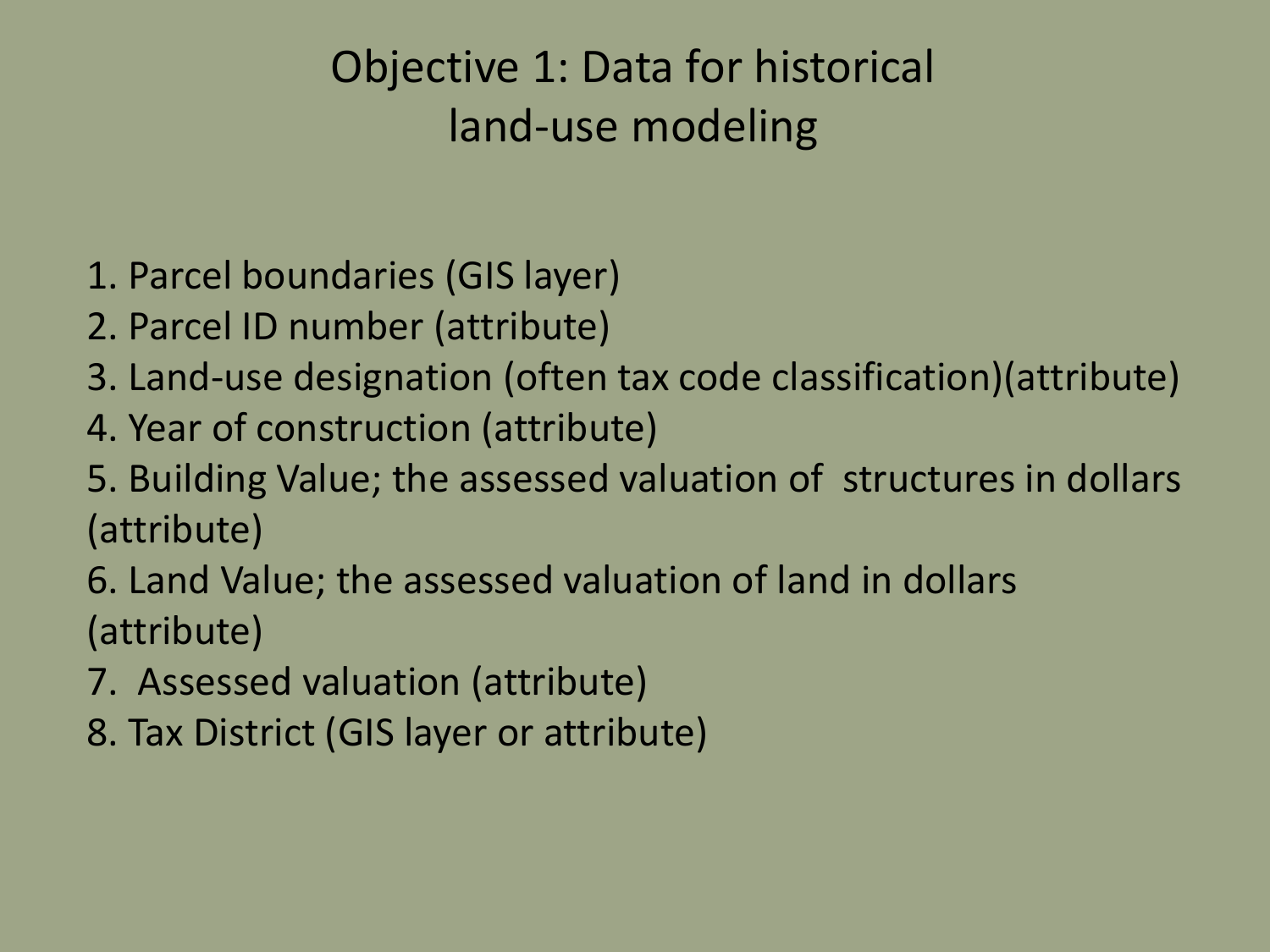Objective 1 Outcomes: Data for **Historical** Land-Use Change Modeling (as of 4 Feb. 2013)



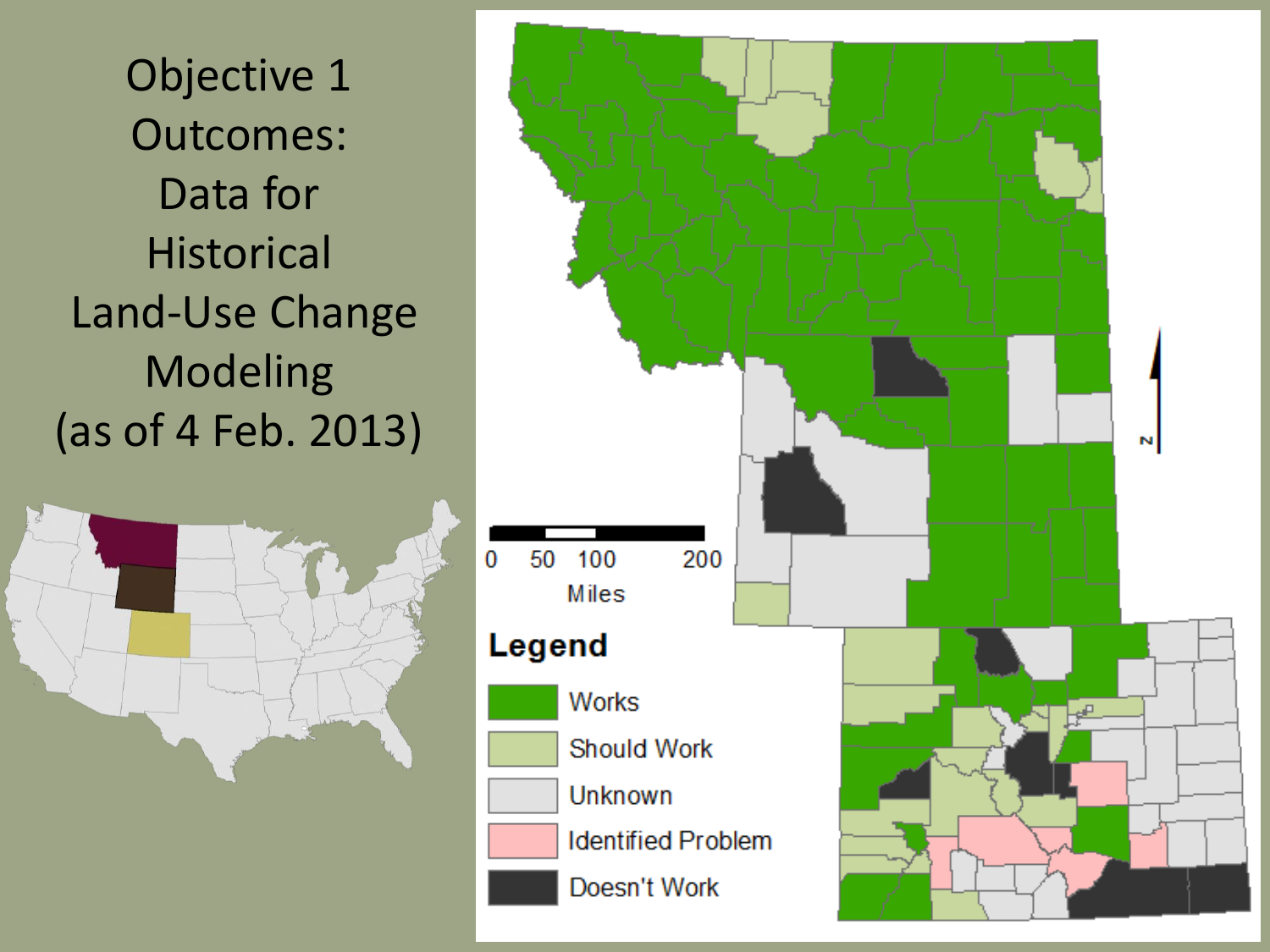### Objective 2: Time Series Expenditure Data and Level of Service Measures

Wyoming is the only state that compiles county level budget/expenditure, socioeconomic data, and crime data at the state level.

Data for Colorado and Montana is kept at the county-level, and is generally more problematic.

Issues associated with the data include:

- Data gaps (FBI, Colorado and Boulder County are unreported in the uniform crime reporting system).
- Inconsistent collection methods
- Discrepancies between data reported in multiple locations
- Inconsistent time frames--we have data for our years of interest for some things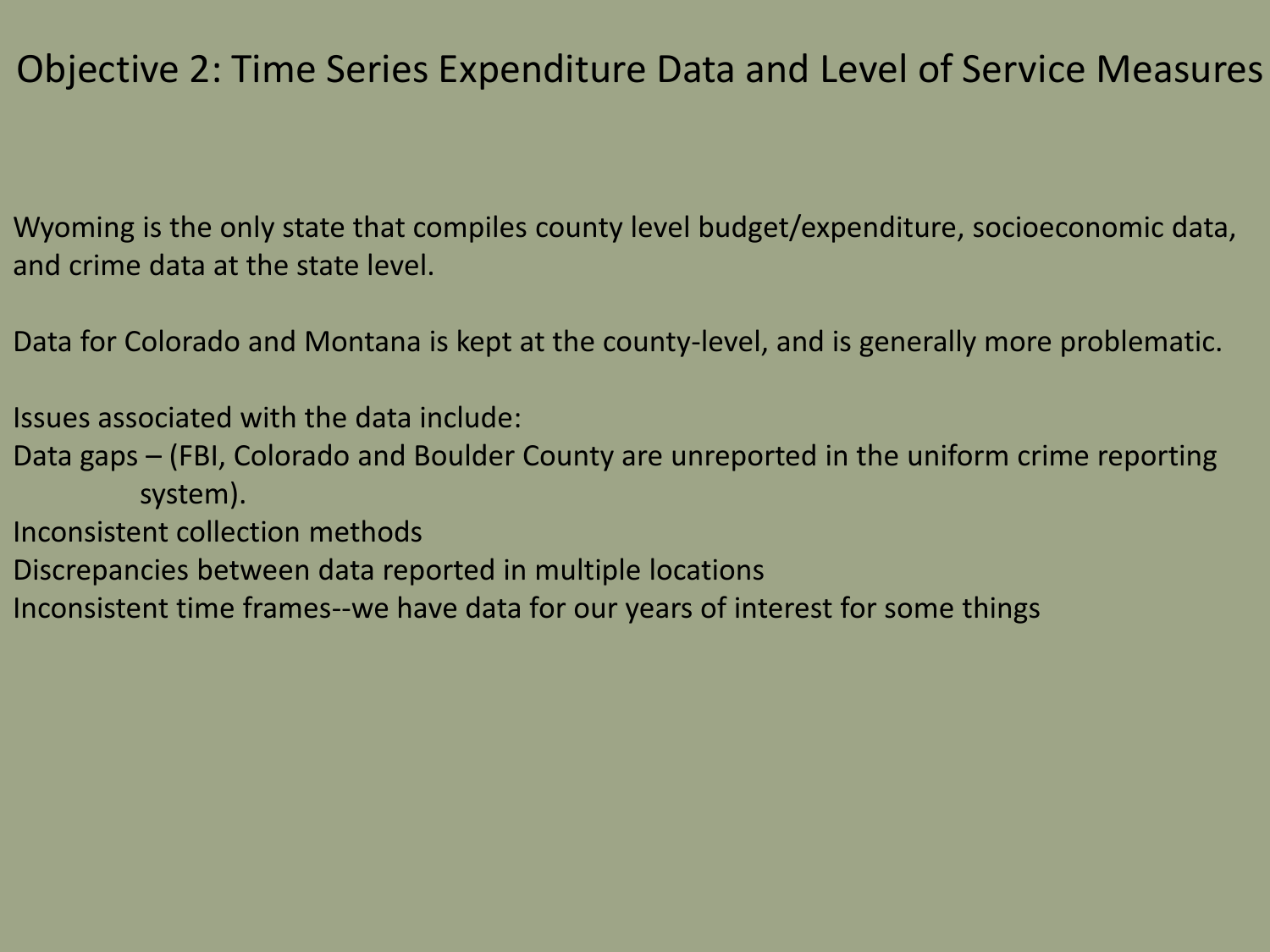#### **PRONGHORN - HERD UNIT 630 (IRON SPRINGS) - POPULATION SIZE ESTIMATE**

# Objective 3: Time-series Environmental Data



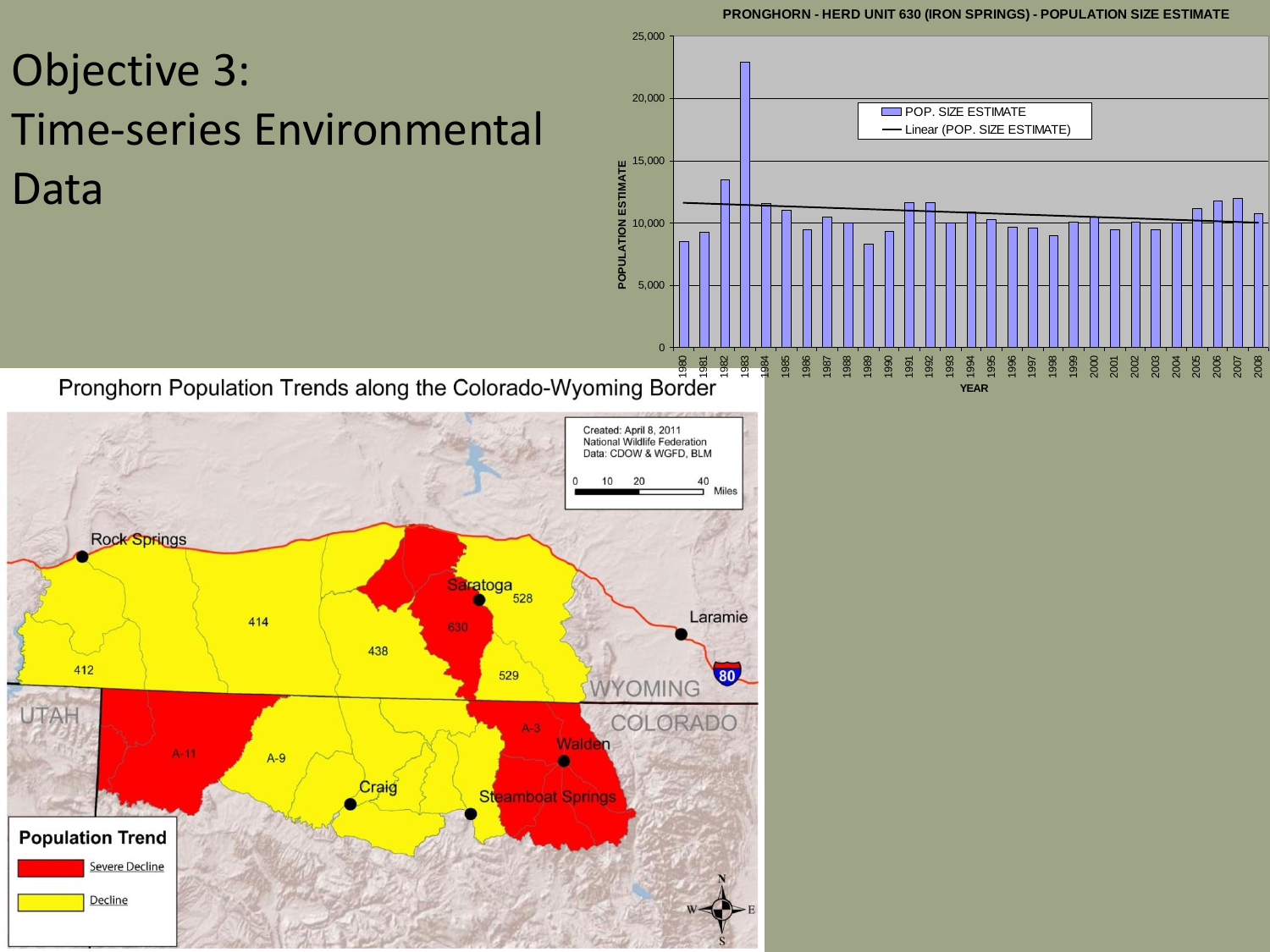# Objective 3 (cont.)

- Additional Community Service Issues: Land Use Planning and Fire
- Wildland Urban Interface
- Land Use Choices by Counties
- Fire Suppression Costs borne by Federal Agencies
- Residential Development and Increasing Costs of Fire Suppression
- Fire Management = USFS/BLM Ecosystem Management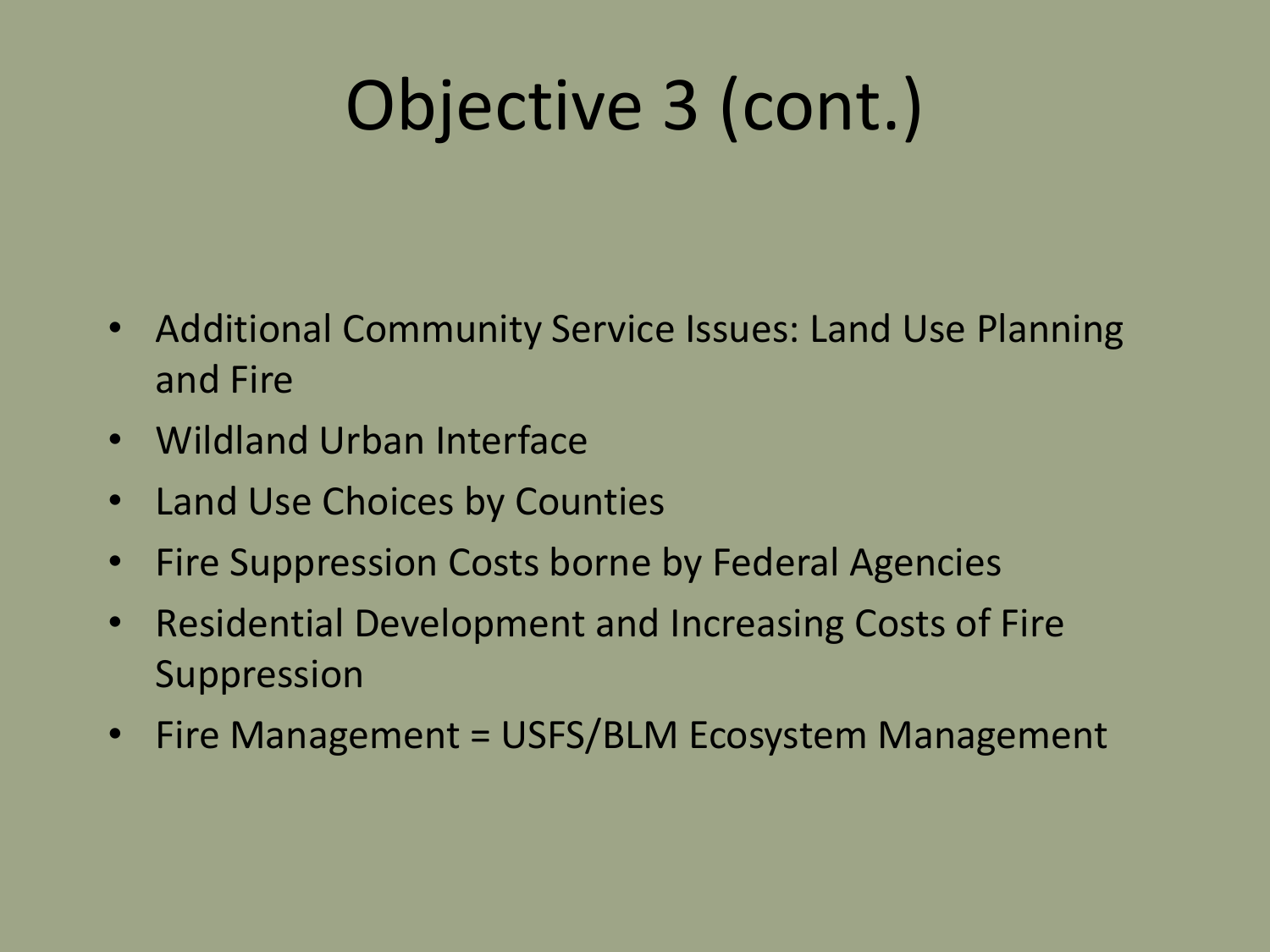# Outcomes: Research And Education



| (1a)    | (1 <sub>b</sub> ) |
|---------|-------------------|
| 1M Grid | 1K Grid           |
| b/(se)  | b/(se)            |

#### **Allocation Fn:** LE<sub>EXP</sub> = dependent variable

|                       | Res              | $-27.424***$ | $-6.778***$ |
|-----------------------|------------------|--------------|-------------|
|                       |                  | (3.99)       | (1.99)      |
|                       | Res <sup>2</sup> | $3.015***$   | $0.522***$  |
|                       |                  | (0.39)       | (0.11)      |
| RuralPop              |                  | $0.001***$   | 0.000       |
|                       |                  | (0.00)       | (0.00)      |
|                       | officers         | $0.052**$    | $0.063**$   |
|                       |                  | (0.02)       | (0.02)      |
| officers <sup>2</sup> |                  | $-0.000*$    | $-0.000**$  |
|                       |                  | (0.00)       | (0.00)      |
|                       | t                | $-0.517**$   | $-0.131$    |
|                       |                  | (0.16)       | (0.21)      |
| constant              |                  | 52.342***    | 17.131**    |
|                       |                  | (9.43)       | (5.66)      |
|                       | R-sqr            | 0.9086       | 0.8751      |

### Production Fn: PSI = dependent variable

| PLE Lag1     | 7.299**   | $7.217**$ |
|--------------|-----------|-----------|
|              | (2.69)    | (2.70)    |
| PCWageSalary | 0.002     | 0.002     |
|              | (0.00)    | (0.00)    |
| t            | $-0.464$  | $-0.524$  |
|              | (0.54)    | (0.54)    |
| constant     | $-20.801$ | -23.804   |
|              | (19.09)   | (19.19)   |
|              |           |           |
| R-sar        | 0.6845    | 0.6853    |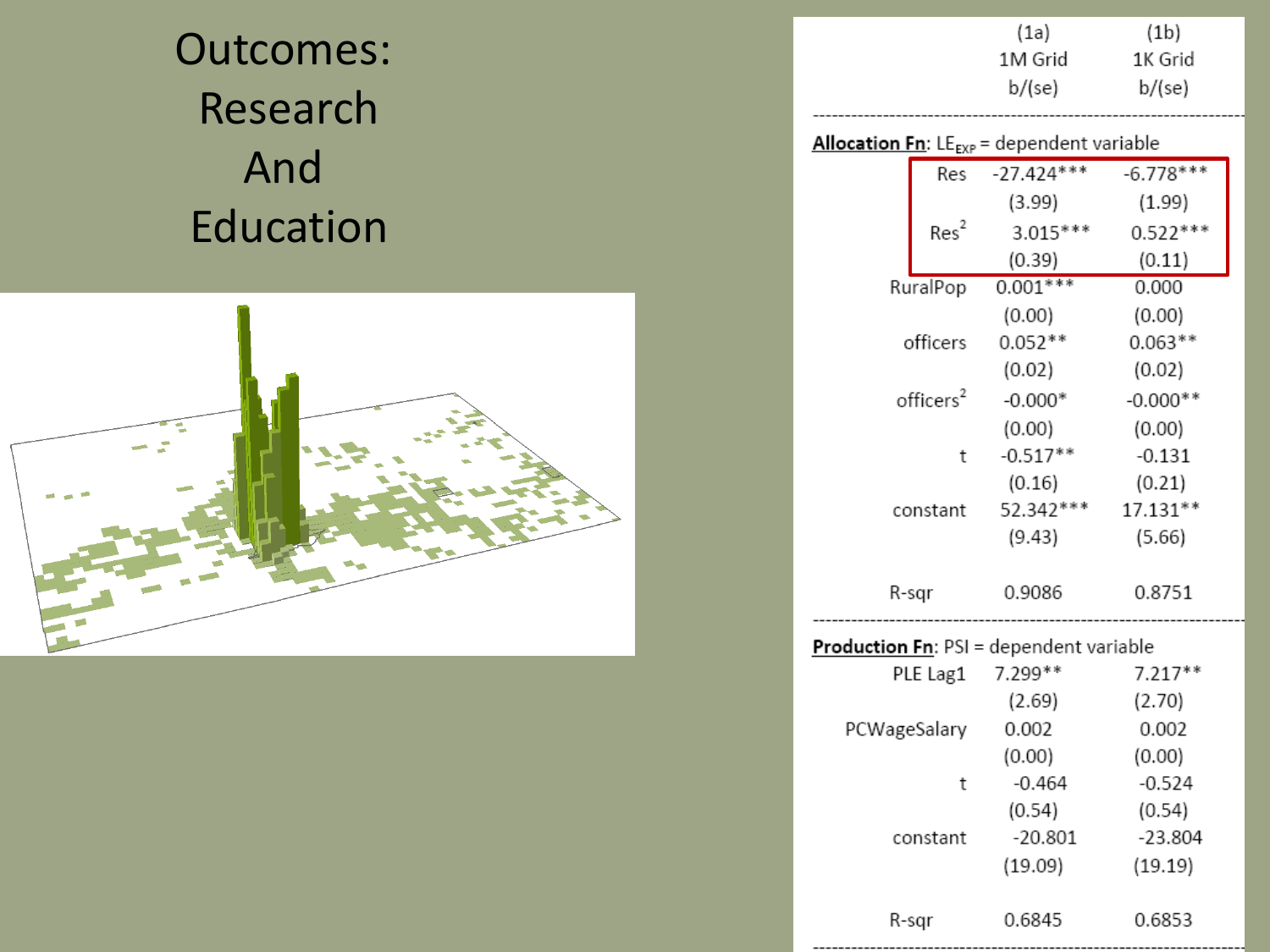## Outcomes: Research, Education and Extension

### **Research**

- Lieske S.N., McLeod D.M., Scofield A.M. and Coupal, R.H. 2013.(In Development). Modeling Costs of Public Service Provision.
- Lieske S.N. and Gribb, W.J. 2012. 'Modeling high-resolution spatiotemporal land-use data.' *Applied Geography* 35(1-2), 283-291.
- Lieske S.N. and Gribb W.J. 2011. Cadaster-based temporal land use modeling with Python. The Association of Collegiate Schools of Planning 52nd Annual Conference.
- Lieske S.N., McLeod D.M. and Scofield A.M. 2011. *Determining fiscally efficient locations for public service provision*. 58th Annual North American Meetings of the Regional Science Association International and Second Conference of the Regional Science Association of the Americas.

### **Education**

Scofield, A. (In Development) The Relationship Between Development in the Wildland Urban Interface and Federal Wildland Fire Suppression Costs. Thesis (M.S) University of Wyoming. Laramie.

### **Extension**

Lieske S.N., Coupal R.H., Hamerlinck J.D., McLeod D.M., Scofield, A.M. (Accepted) 'Planning support system enabled spatially explicit local government fiscal modeling' in Planning Support Systems for Sustainable Urban Development (Edited Volume) Springer Academic Publishers.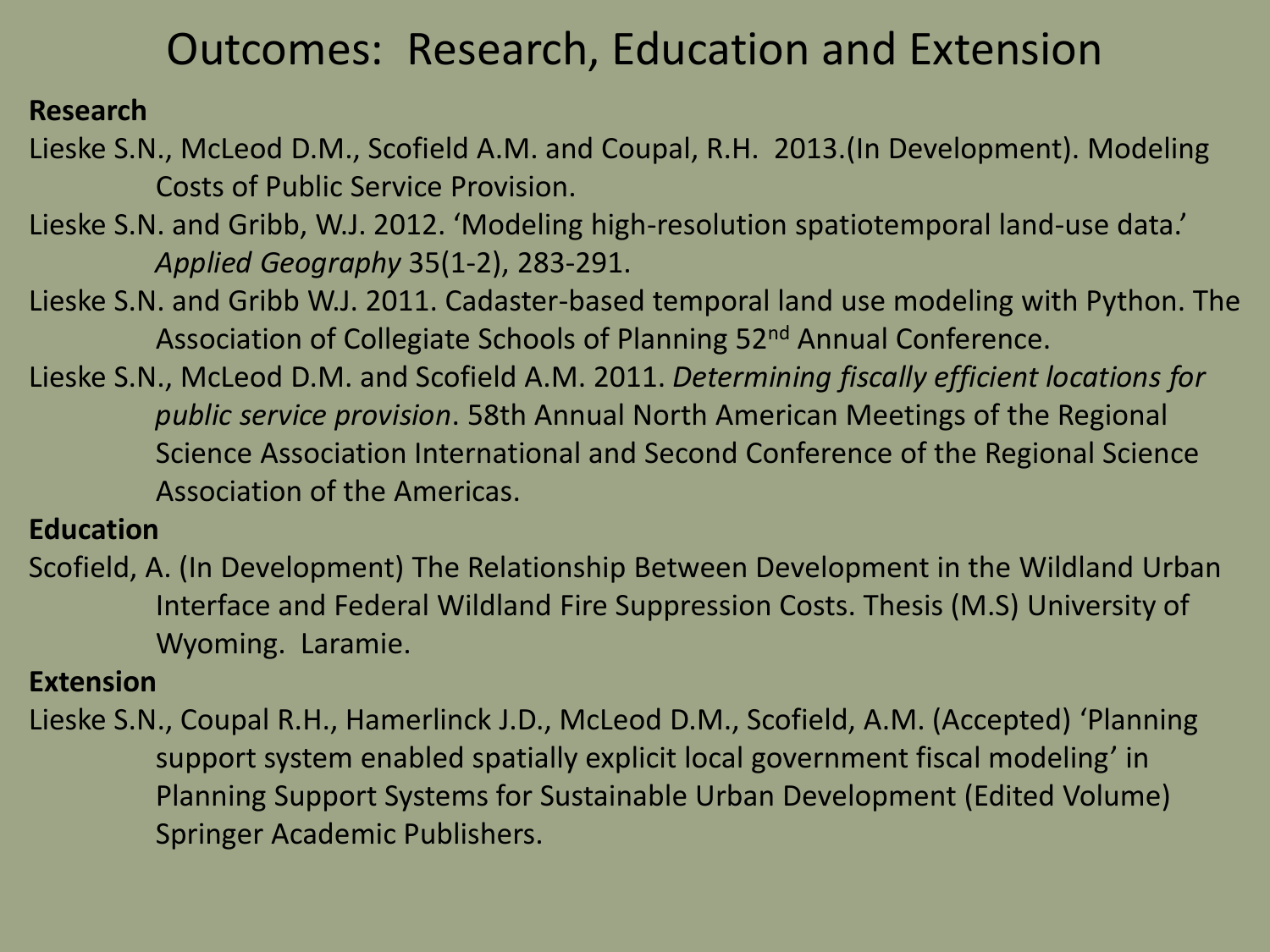# Timeline

We extended seed grant through July 2013 are applying for a standard AFRI Foundational Program grant in May 2013.

# For More Information:

Donald M. McLeod Scott N. Lieske [DMcLeod@uwyo.edu](mailto:DMcLeod@uwyo.edu) [lieske@uwyo.edu](mailto:lieske@uwyo.edu)